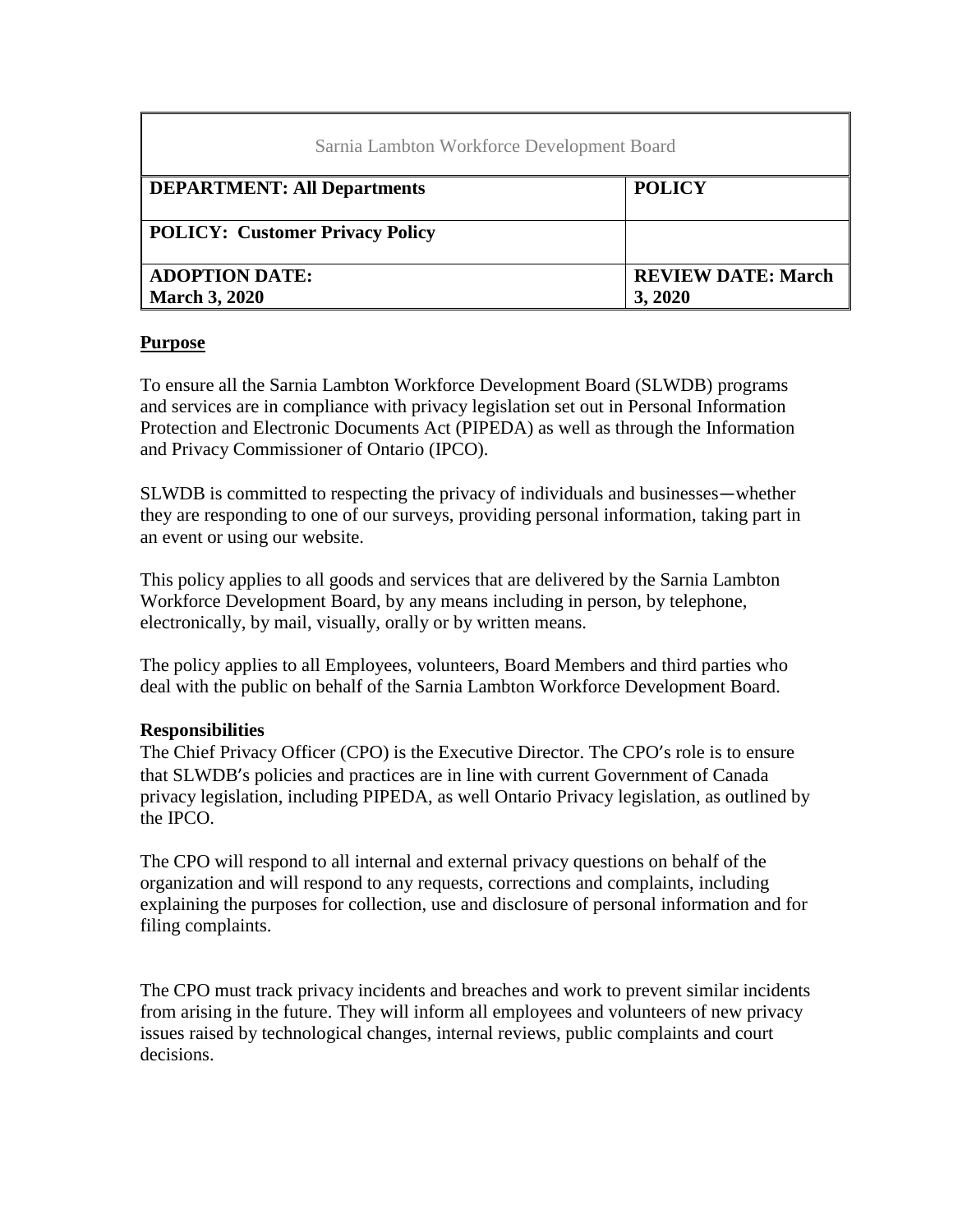# **Definition**

Personal information includes but is not limited to the following:

- 1. Any information beyond the name, title, business address, business e-mail and business phone number(s) of an individual.
- 2. Sensitive personal data such as financial or medical information, or personal identifiers such as the Social Insurance Number;
- 3. Any information that can result in identity theft or some other related fraud; or
- 4. Any information that can otherwise cause harm or embarrassment detrimental to an individual's career, reputation, financial position, safety, health or well-being.

## **Collection and Retention of Personal Information**

- 1. Employees and volunteers are required to obtain consent before collecting personal information. Request to withdraw personal information can occur at any time.
- 2. The purpose for collection of personal information will be identified at the beginning of any project or overture of participation.
	- a. Email addresses that have been collected in order to share electronic mailings will be retained until such time as an individual chooses to unsubscribe.
	- b. Surveys will clearly state the purpose for the collection of personal information if requested.
	- c. If personal information is gathered and combined from more than one source, it will NOT be used for anything other than the purpose consent was received for.
	- d. Personal information will be destroyed after the completion of a project.
- 3. When no longer required for the purpose identified, personal information will be destroyed.
- 4. Personal information will be held in locked cabinets and/or in electronic files that are protected by physical keys and/or electronic passwords.
- 5. No personal information will be disclosed unless requested under legal proceedings. SLWDB will comply with all requests from relevant government agencies and the justice system.

## **Requests for Personal Information**

- 1. Personal information can be requested at any time by contacting the CPO. Requests will be responded to within thirty (30) days.
- 2. Personal information will be provided to an individual at no cost.

## **Complaints**

- 1. Complaints must be made to the CPO in writing or through suitable accessible equivalent.
- 2. Complaints will be dealt with within fifteen (15) days of receipt.
- 3. All complaints will be investigated by the CPO. When complaints are found to be justified, corrective measures will be taken, policies amended and employees retrained.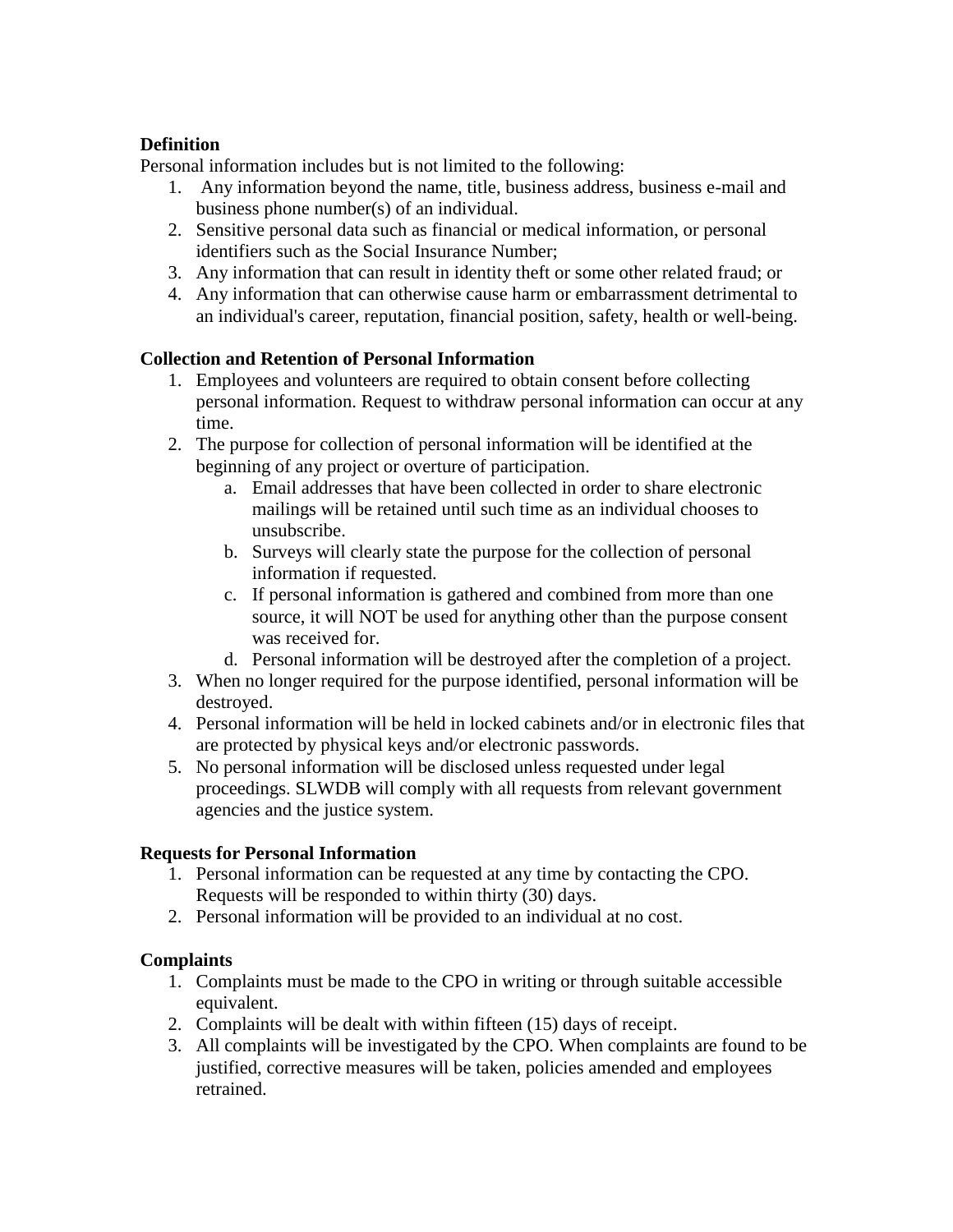4. Complaints that are not successfully resolved can be followed up with the IPCO as well as the Office of the Privacy Commissioner of Canada.

# **Breach Protocol**

A privacy breach is the loss of, unauthorized access to, or disclosure of, personal information. This can occur as a result of the theft or loss of information or data storage equipment, or the improper or unauthorized collection, use, disclosure, access, storage or disposal of information, including misdirected correspondence.

When SLWDB discovers or is made aware of a breach, we will take the following actions immediately:

- 1. Assessment and containment
	- a. Describing the circumstances that gave rise to the privacy breach;
	- b. Taking inventory of the personal information that was or may have been compromised;
	- c. Identifying the parties whose personal information has been wrongfully disclosed or accessed, stolen or lost, or if this is not possible, identifying the groups of individuals likely to have been affected;
	- d. Identifying any other relevant information (e.g., similar or related incidents);
	- e. Removing, moving or segregating exposed information or files to prevent further wrongful access;
	- f. Shutting down the web site, application or device temporarily to permit a complete assessment of the breach and resolve vulnerabilities;
	- g. Attempting to retrieve any documents or copies of documents that were wrongfully disclosed or taken by an unauthorized person.
- 2. Notification to affected individuals
	- a. SLWDB will notify all affected individuals as soon as possible following the breach to allow individuals to take actions to protect themselves against, or mitigate the damage from, identity theft or other possible harm.
	- b. Care will be exercised in the notification process to not unduly alarm individuals, especially where SLWDB cannot confirm that certain individuals have been affected by the breach.
	- c. Preference will be given to notifying affected individuals by telephone or in person.
	- d. In the event that the individuals cannot be located or the number of individuals is so large that the task would become too onerous, SLWDB will post a conspicuous notice on our website and share this information through our monthly newsletter.
	- e. A general description of the incident, including date and time;
	- f. The source of the breach (an institution, a contracted party, or a party to a sharing agreement);
	- g. A list of the personal information that has been or may have been compromised;
	- h. Notification will include:
		- i. A general description of the incident, including date and time;